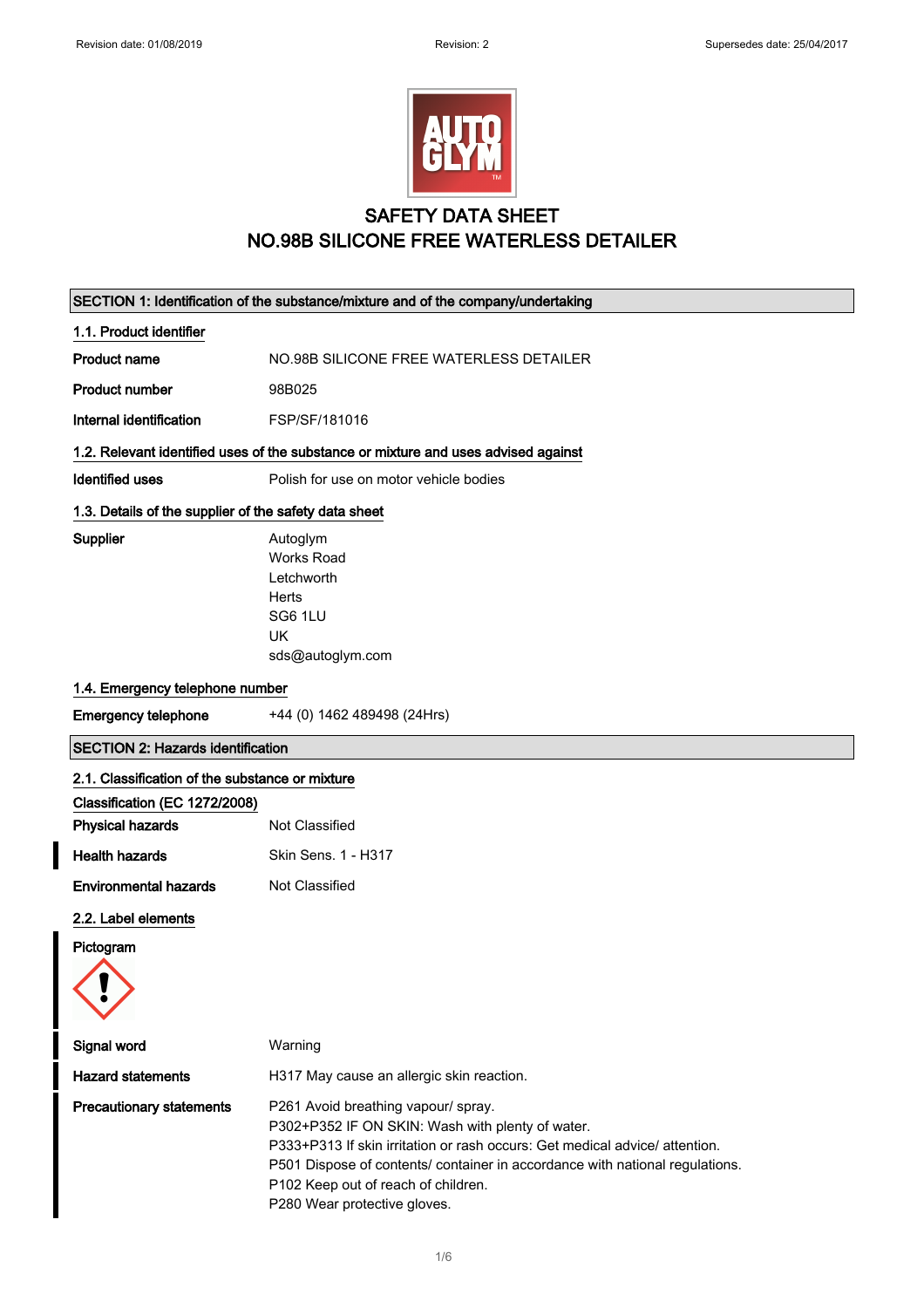Contains 2-methyl-2H-isothiazol-3-one

#### 2.3. Other hazards

### SECTION 3: Composition/information on ingredients

# 3.2. Mixtures

### 2-methyl-2H-isothiazol-3-one <1%

CAS number: 2682-20-4 EC number: 220-239-6

M factor (Acute) = 1

#### Classification

Acute Tox. 3 - H301 Acute Tox. 3 - H311 Skin Corr. 1B - H314 Eye Dam. 1 - H318 Skin Sens. 1 - H317 STOT SE 3 - H335 Aquatic Acute 1 - H400

The full text for all hazard statements is displayed in Section 16.

### SECTION 4: First aid measures

| 4.1. Description of first aid measures                                          |                                                                                                                                                                                                                    |  |
|---------------------------------------------------------------------------------|--------------------------------------------------------------------------------------------------------------------------------------------------------------------------------------------------------------------|--|
| Inhalation                                                                      | Remove person to fresh air and keep comfortable for breathing.                                                                                                                                                     |  |
| Ingestion                                                                       | Do not induce vomiting. Get medical attention immediately.                                                                                                                                                         |  |
| <b>Skin contact</b>                                                             | Rinse immediately with plenty of water. Take off contaminated clothing and wash it before<br>reuse. Get medical attention if any discomfort continues.                                                             |  |
| Eye contact                                                                     | Rinse immediately with plenty of water. Continue to rinse for at least 15 minutes and get<br>medical attention. Remove any contact lenses and open eyelids wide apart. Rinse with water.<br>Get medical attention. |  |
| 4.2. Most important symptoms and effects, both acute and delayed                |                                                                                                                                                                                                                    |  |
| <b>Skin contact</b>                                                             | May cause sensitisation by skin contact.                                                                                                                                                                           |  |
| Eye contact                                                                     | May cause temporary eye irritation.                                                                                                                                                                                |  |
| 4.3. Indication of any immediate medical attention and special treatment needed |                                                                                                                                                                                                                    |  |
| Notes for the doctor                                                            | No specific recommendations.                                                                                                                                                                                       |  |
| <b>SECTION 5: Firefighting measures</b>                                         |                                                                                                                                                                                                                    |  |
| 5.1. Extinguishing media                                                        |                                                                                                                                                                                                                    |  |
| Suitable extinguishing media                                                    | The product is not flammable. Use fire-extinguishing media suitable for the surrounding fire.                                                                                                                      |  |
| 5.2. Special hazards arising from the substance or mixture                      |                                                                                                                                                                                                                    |  |
| Hazardous combustion<br>products                                                | Oxides of carbon.                                                                                                                                                                                                  |  |
| 5.3. Advice for firefighters                                                    |                                                                                                                                                                                                                    |  |

Special protective equipment Wear positive-pressure self-contained breathing apparatus (SCBA) and appropriate protective for firefighters clothing.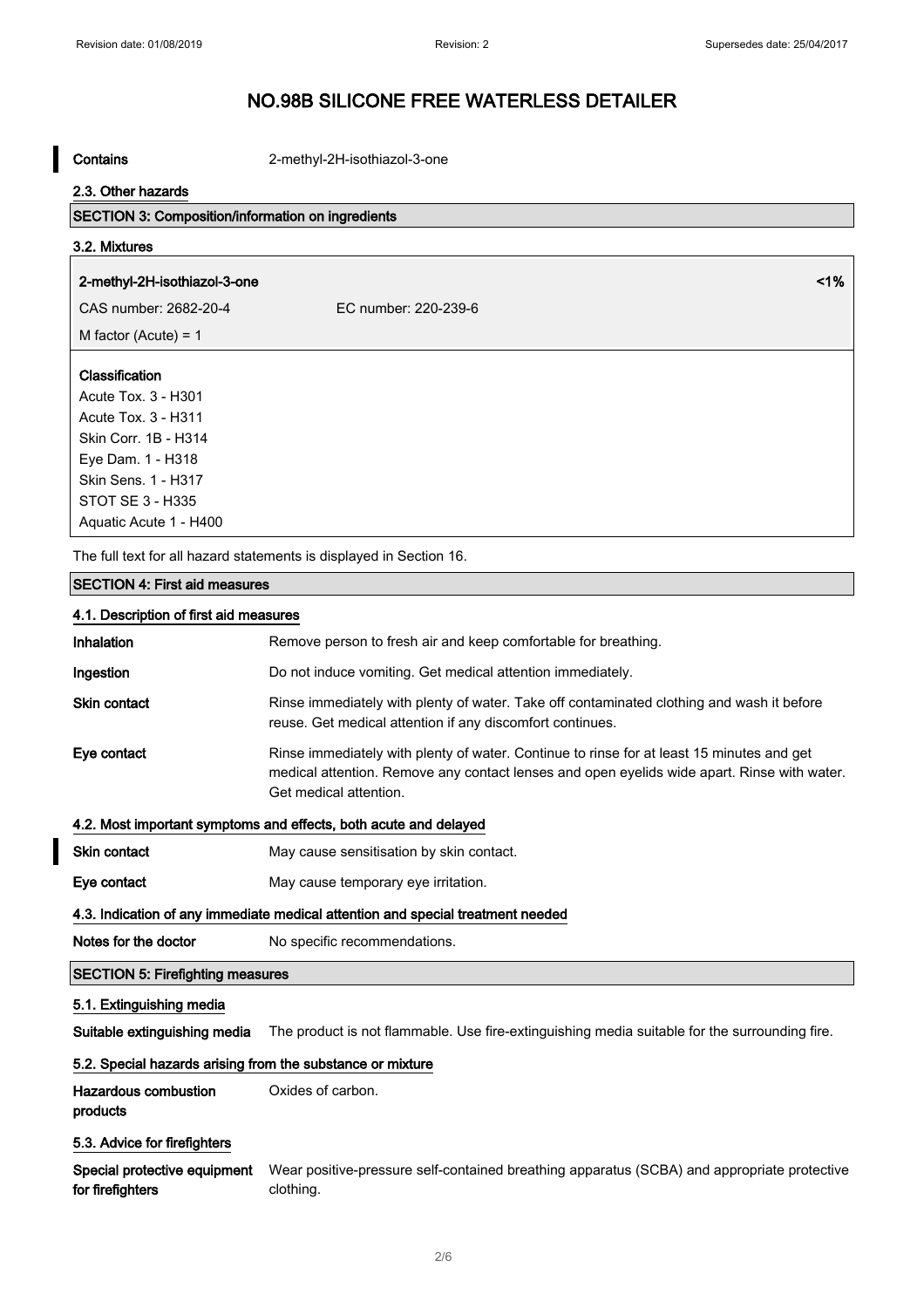| <b>SECTION 6: Accidental release measures</b>                            |                                                                                                                                                                                                                                                                   |  |
|--------------------------------------------------------------------------|-------------------------------------------------------------------------------------------------------------------------------------------------------------------------------------------------------------------------------------------------------------------|--|
| 6.1. Personal precautions, protective equipment and emergency procedures |                                                                                                                                                                                                                                                                   |  |
| <b>Personal precautions</b>                                              | Follow precautions for safe handling described in this safety data sheet. Take precautionary<br>measures against static discharges. Provide adequate ventilation.                                                                                                 |  |
| 6.2. Environmental precautions                                           |                                                                                                                                                                                                                                                                   |  |
| <b>Environmental precautions</b>                                         | Spillages or uncontrolled discharges into watercourses must be reported immediately to the<br>Environmental Agency or other appropriate regulatory body. Avoid discharge into drains or<br>watercourses or onto the ground.                                       |  |
| 6.3. Methods and material for containment and cleaning up                |                                                                                                                                                                                                                                                                   |  |
| Methods for cleaning up                                                  | Absorb spillage with inert, damp, non-combustible material. Flush contaminated area with<br>plenty of water. Collect and place in suitable waste disposal containers and seal securely.<br>Dispose of contents/container in accordance with local regulations.    |  |
| 6.4. Reference to other sections                                         |                                                                                                                                                                                                                                                                   |  |
| Reference to other sections                                              | Wear protective clothing as described in Section 8 of this safety data sheet.                                                                                                                                                                                     |  |
| <b>SECTION 7: Handling and storage</b>                                   |                                                                                                                                                                                                                                                                   |  |
| 7.1. Precautions for safe handling                                       |                                                                                                                                                                                                                                                                   |  |
| <b>Usage precautions</b>                                                 | Avoid contact with skin and eyes.                                                                                                                                                                                                                                 |  |
| Advice on general<br>occupational hygiene                                | When using do not eat, drink or smoke. Wash hands thoroughly after handling.                                                                                                                                                                                      |  |
|                                                                          | 7.2. Conditions for safe storage, including any incompatibilities                                                                                                                                                                                                 |  |
| <b>Storage precautions</b>                                               | Store in tightly-closed, original container in a dry, cool and well-ventilated place. Keep only in<br>the original container.                                                                                                                                     |  |
| 7.3. Specific end use(s)                                                 |                                                                                                                                                                                                                                                                   |  |
| Specific end use(s)                                                      | The identified uses for this product are detailed in Section 1.2.                                                                                                                                                                                                 |  |
| <b>SECTION 8: Exposure Controls/personal protection</b>                  |                                                                                                                                                                                                                                                                   |  |
| 8.1. Control parameters                                                  |                                                                                                                                                                                                                                                                   |  |
| 8.2. Exposure controls                                                   |                                                                                                                                                                                                                                                                   |  |
| Protective equipment                                                     |                                                                                                                                                                                                                                                                   |  |
| Appropriate engineering<br>controls                                      | Provide adequate ventilation.                                                                                                                                                                                                                                     |  |
| Eye/face protection                                                      | Wear eye protection. EN 166:2001                                                                                                                                                                                                                                  |  |
| Hand protection                                                          | To protect hands from chemicals, gloves should comply with European Standard EN374.<br>Wear protective gloves made of the following material: Nitrile rubber. The breakthrough time<br>for any glove material may be different for different glove manufacturers. |  |
| Hygiene measures                                                         | Wash at the end of each work shift and before eating, smoking and using the toilet.                                                                                                                                                                               |  |
| <b>Respiratory protection</b>                                            | Respiratory protection not required.                                                                                                                                                                                                                              |  |
| <b>SECTION 9: Physical and Chemical Properties</b>                       |                                                                                                                                                                                                                                                                   |  |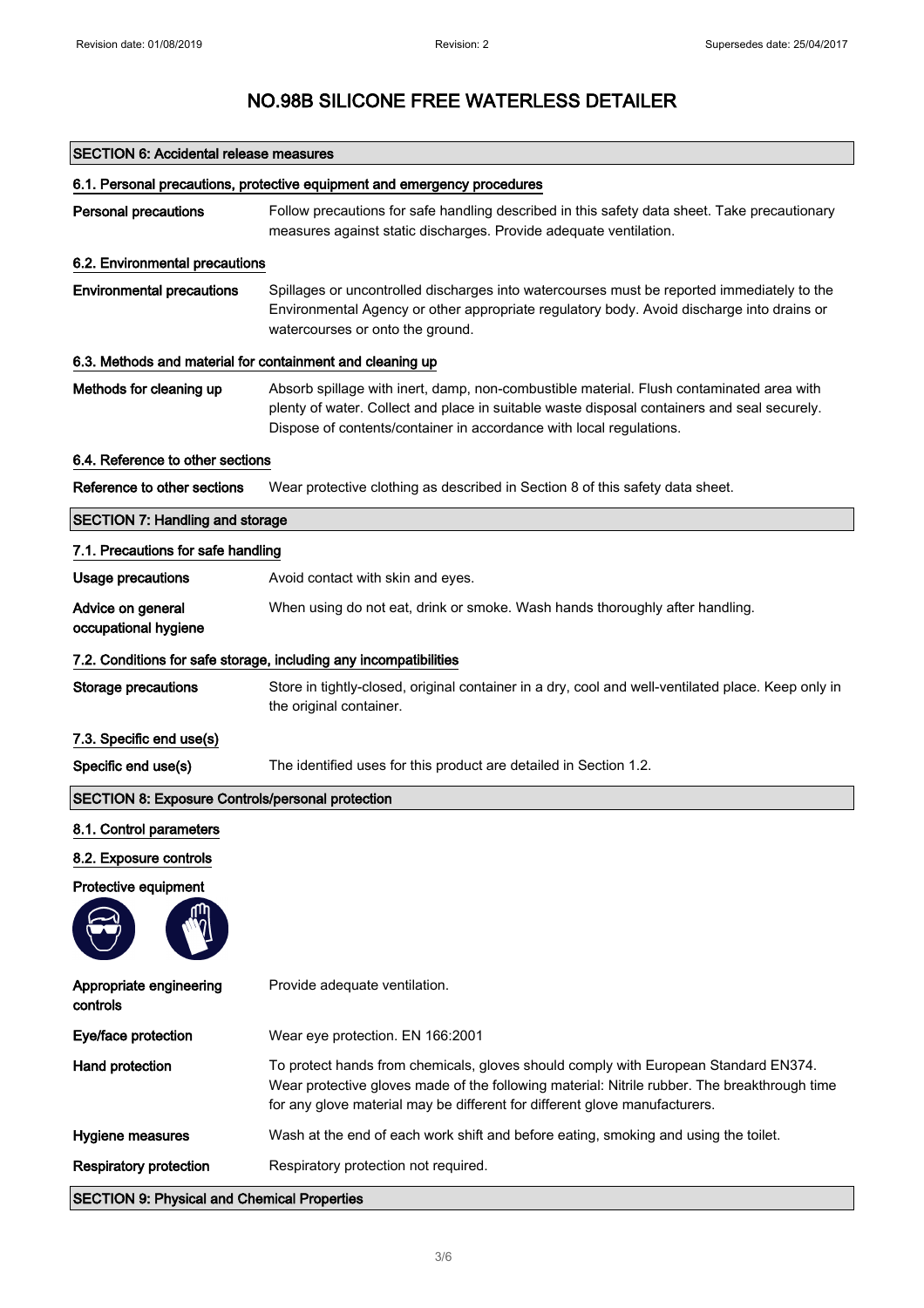|                                                 | momentum on bacic prijologi and chomical proportion                       |  |
|-------------------------------------------------|---------------------------------------------------------------------------|--|
| Appearance                                      | Opaque liquid.                                                            |  |
| Colour                                          | Off-white.                                                                |  |
| Odour                                           | Lemon.                                                                    |  |
| <b>Odour threshold</b>                          | No information available.                                                 |  |
| pH                                              | pH (concentrated solution): 4.6                                           |  |
| <b>Melting point</b>                            | No information available.                                                 |  |
| Initial boiling point and range                 | $100^{\circ}$ C                                                           |  |
| Flash point                                     | No information available.                                                 |  |
| <b>Evaporation rate</b>                         | No information available.                                                 |  |
| <b>Evaporation factor</b>                       | No information available.                                                 |  |
| Upper/lower flammability or<br>explosive limits | No information available.                                                 |  |
| Vapour pressure                                 | No information available.                                                 |  |
| Vapour density                                  | No information available.                                                 |  |
| <b>Relative density</b>                         | $~1$ 0.99                                                                 |  |
| <b>Bulk density</b>                             | No information available.                                                 |  |
| Solubility(ies)                                 | Miscible with water.                                                      |  |
| <b>Partition coefficient</b>                    | No information available.                                                 |  |
| Auto-ignition temperature                       | No information available.                                                 |  |
| <b>Decomposition Temperature</b>                | No information available.                                                 |  |
| <b>Viscosity</b>                                | No information available.                                                 |  |
| <b>Explosive properties</b>                     | No information available.                                                 |  |
| 9.2. Other information                          |                                                                           |  |
| <b>SECTION 10: Stability and reactivity</b>     |                                                                           |  |
| 10.1. Reactivity                                |                                                                           |  |
| Reactivity                                      | There are no known reactivity hazards associated with this product.       |  |
| 10.2. Chemical stability                        |                                                                           |  |
| <b>Stability</b>                                | Stable at normal ambient temperatures and when used as recommended.       |  |
| 10.3. Possibility of hazardous reactions        |                                                                           |  |
| Possibility of hazardous<br>reactions           | No potentially hazardous reactions known.                                 |  |
| 10.4. Conditions to avoid                       |                                                                           |  |
| <b>Conditions to avoid</b>                      | No specific requirements are anticipated under normal conditions of use.  |  |
| 10.5. Incompatible materials                    |                                                                           |  |
| Materials to avoid                              | Avoid contact with the following materials: Strong acids. Strong alkalis. |  |
| 10.6. Hazardous decomposition products          |                                                                           |  |

### 9.1. Information on basic physical and chemical properties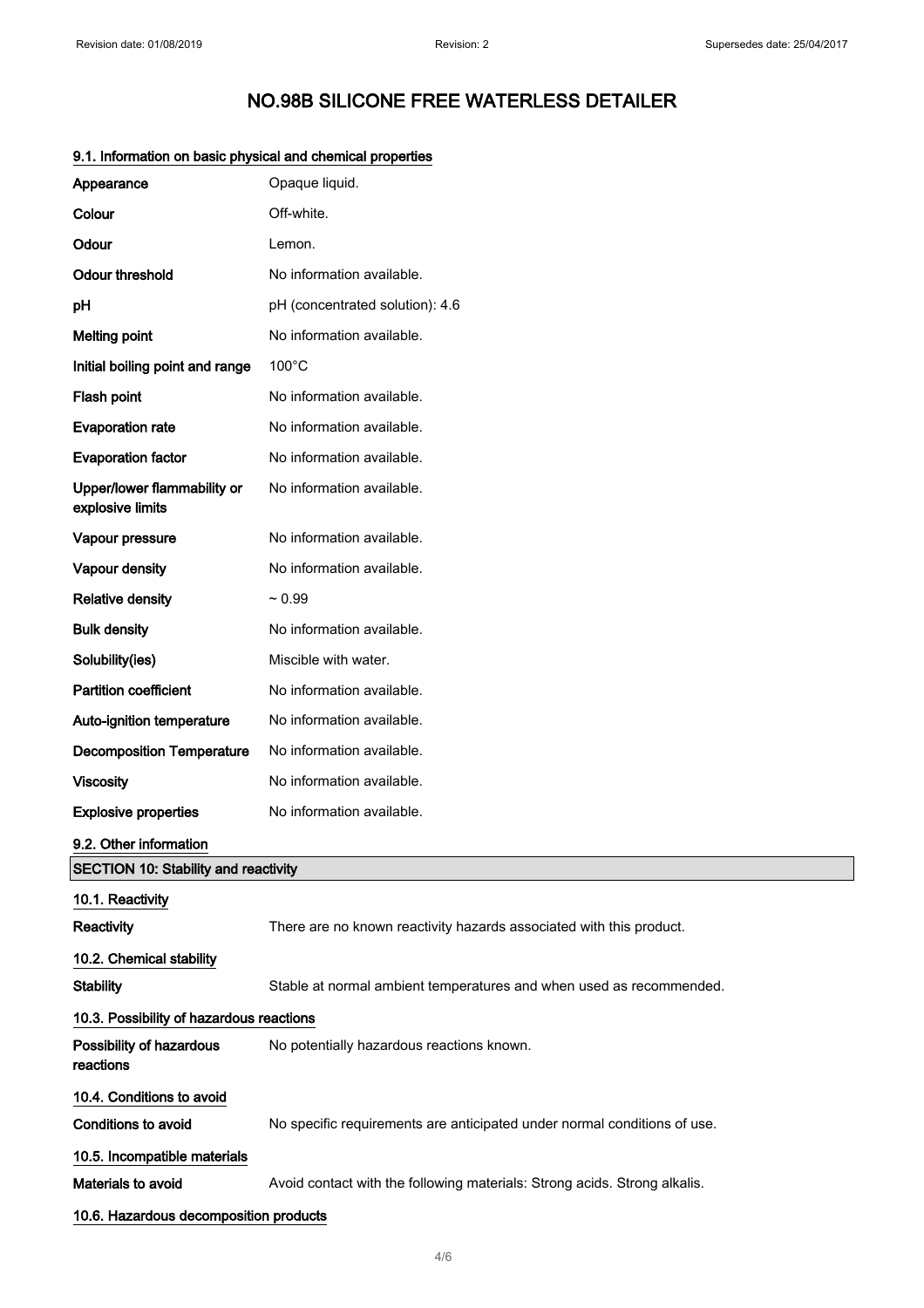## NO.98B SILICONE FREE WATERLESS DETAILER

| Hazardous decomposition<br>products                         | Not known.                                                                                                            |
|-------------------------------------------------------------|-----------------------------------------------------------------------------------------------------------------------|
| <b>SECTION 11: Toxicological information</b>                |                                                                                                                       |
| 11.1. Information on toxicological effects                  |                                                                                                                       |
| <b>Skin sensitisation</b>                                   |                                                                                                                       |
| <b>Skin sensitisation</b>                                   | Sensitising. May cause an allergic skin reaction.                                                                     |
| <b>SECTION 12: Ecological Information</b>                   |                                                                                                                       |
| Ecotoxicity                                                 | The product is not expected to be hazardous to the environment.                                                       |
| 12.1. Toxicity                                              |                                                                                                                       |
| 12.2. Persistence and degradability                         |                                                                                                                       |
| 12.3. Bioaccumulative potential                             |                                                                                                                       |
| <b>Bioaccumulative potential</b>                            | Not determined.                                                                                                       |
| <b>Partition coefficient</b>                                | No information available.                                                                                             |
| 12.4. Mobility in soil                                      |                                                                                                                       |
| 12.5. Results of PBT and vPvB assessment                    |                                                                                                                       |
| Results of PBT and vPvB<br>assessment                       | This product does not contain any substances classified as PBT or vPvB.                                               |
| 12.6. Other adverse effects                                 |                                                                                                                       |
| <b>SECTION 13: Disposal considerations</b>                  |                                                                                                                       |
| 13.1. Waste treatment methods                               |                                                                                                                       |
| General information                                         | Dispose of waste product or used containers in accordance with local regulations                                      |
| <b>Disposal methods</b>                                     | Dispose of contents/container in accordance with local regulations.                                                   |
| <b>SECTION 14: Transport information</b>                    |                                                                                                                       |
| General                                                     | The product is not covered by international regulations on the transport of dangerous goods<br>(IMDG, IATA, ADR/RID). |
| 14.1. UN number                                             |                                                                                                                       |
| Not applicable.                                             |                                                                                                                       |
| 14.2. UN proper shipping name                               |                                                                                                                       |
| Not applicable.                                             |                                                                                                                       |
| 14.3. Transport hazard class(es)                            |                                                                                                                       |
| No transport warning sign required.                         |                                                                                                                       |
| 14.4. Packing group                                         |                                                                                                                       |
| Not applicable.                                             |                                                                                                                       |
| 14.5. Environmental hazards                                 |                                                                                                                       |
| Environmentally hazardous substance/marine pollutant<br>No. |                                                                                                                       |
| 14.6. Special precautions for user<br>Not applicable.       |                                                                                                                       |